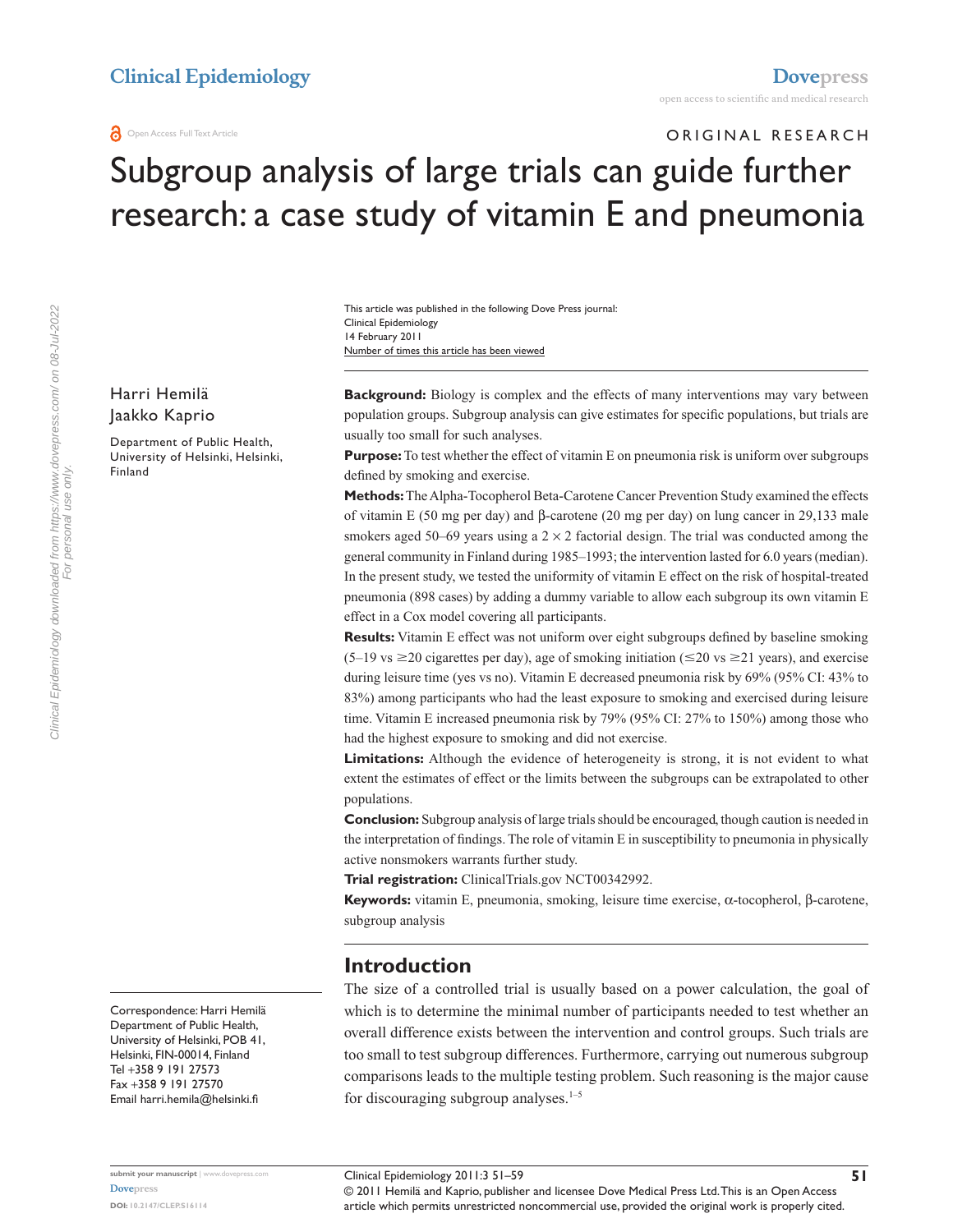The above argument has limitations, however. For example, if a trial collects data on a secondary outcome which are much more numerous than the primary outcome, say lung cancer, subgroup analysis on the secondary outcome, such as the common cold,<sup>6</sup> does not suffer from low statistical power. Furthermore, most controlled trials study the effect of drugs having a specific biochemical target within patients who are narrowly selected, and a large within-trial variation in the effect may be unlikely in such cases. However, it is possible that the within-trial variation in the effect is substantially greater for interventions that have complex and broad effects on the human system, in particular when the effects are studied in heterogeneous populations. Thus, while reasons exist for being cautious about subgroup analysis in general, there are conditions when subgroup analyses may be justified.

Previously, we explored the effect of vitamin E on pneumonia risk among the 29,133 male smokers of the Alpha-Tocopherol Beta-Carotene [ATBC] Study.<sup>7,8</sup> We found significant modification of vitamin E effect by age of smoking initiation, in that the vitamin reduced the risk in those who started smoking at a late age and, within this subgroup, baseline smoking further modified the effect so that the benefit was greatest among those who smoked the least.<sup>9</sup> Since physical activity leads to oxidative stress,<sup>10</sup> we separately hypothesized that vitamin E might reduce pneumonia risk among physically active ATBC Study participants, and found that the vitamin halved the risk in those who exercised during leisure time.<sup>11</sup> These findings indicate that cigarette smoking and exercise might modify the effect of vitamin E on pneumonia risk. However, since several comparisons were made, the multiple testing problem cannot be entirely dismissed. Therefore, in this paper we analyze the subgroup differences in all ATBC Study participants simultaneously.

If there is firm evidence that the effect of vitamin E supplementation on health outcomes of the ATBC participants is heterogeneous, this would imply that subgroup analyses in other large-scale trials on vitamin E, and possibly in large-scale trials on other subjects, should be encouraged rather than discouraged.

# **Material and methods Participants**

The rationale, design, and methods of the ATBC Study examining the effects of vitamin E (*dl*-α-tocopheryl acetate, AT, 50 mg/day) and β-carotene (BC, 20 mg/day) on the incidence of lung cancer and other cancers have been described in detail.<sup>7-9</sup> The ATBC Study is registered at ClinicalTrials.gov under the identifier NCT00342992.

In brief, to be eligible, male participants aged 50–69 years had to smoke  $\geq$ 5 cigarettes per day at entry, and those enrolled in the trial  $(N = 29,133)$  were randomized to one of four intervention arms and administered placebo, AT, BC, or  $AT+BC$ , using a  $2 \times 2$  factorial design. Compared with baseline levels, supplementation increased the serum level of  $\alpha$ -tocopherol by 50%.<sup>7,8</sup> The intervention continued for 5 to 8 years until April 1993. The trial was approved by the review boards of the participating institutions and all participants gave written informed consent. Compliance with supplementation was high: some 90% of the subjects took more than 90% of their prescribed capsules during their active participation in the trial.7,8

## Baseline characteristics

Before randomization at baseline, the participants completed questionnaires on medical and smoking histories and general background characteristics. A detailed dietary history questionnaire was completed that provided data regarding vitamins C and E, and coffee consumption.12 Age of smoking initiation was not available for seven participants and dietary data for 2,022 participants.

Previously, we found that dichotomization of the age of smoking initiation with the cutoff point at 21 years appropriately captured the variation of the vitamin E effect,<sup>9</sup> and the same cutoff was used in this study. Although smoking is a continuous variable, it is heavily clustered to multiples of 20 (and 10) cigarettes per day. In this study, we dichotomized cigarette smoking to  $5-19$  cigarettes per day and to  $\geq$  20 per day. As we recognized that in both cases dichotomization leads to a loss of information of the continuous variables, we examined the effect of vitamin E in smaller ranges in Tables 2 and 3.

The baseline questionnaire on physical activity during leisure time was a modification of that used originally in the Gothenburg study focusing on cardiovascular diseases.13 The intensity of average physical activity during leisure time over the previous 12 months was enquired about using the following alternatives: 1) light: reading, watching TV, listening to the radio, or going to movies, ie, activities that are not physically demanding; 2) moderate: walking, fishing, hunting, or gardening quite regularly; and 3) heavy: actual physical exercise, such as jogging, skiing, swimming, gymnastics, and court and field sports quite regularly. In the current analyses we combined answers 2)  $[n = 15,191]$  and 3)  $[n = 1,744]$  to the category "exercise" during leisure time". Data on exercise were not available for 14 participants.

**52**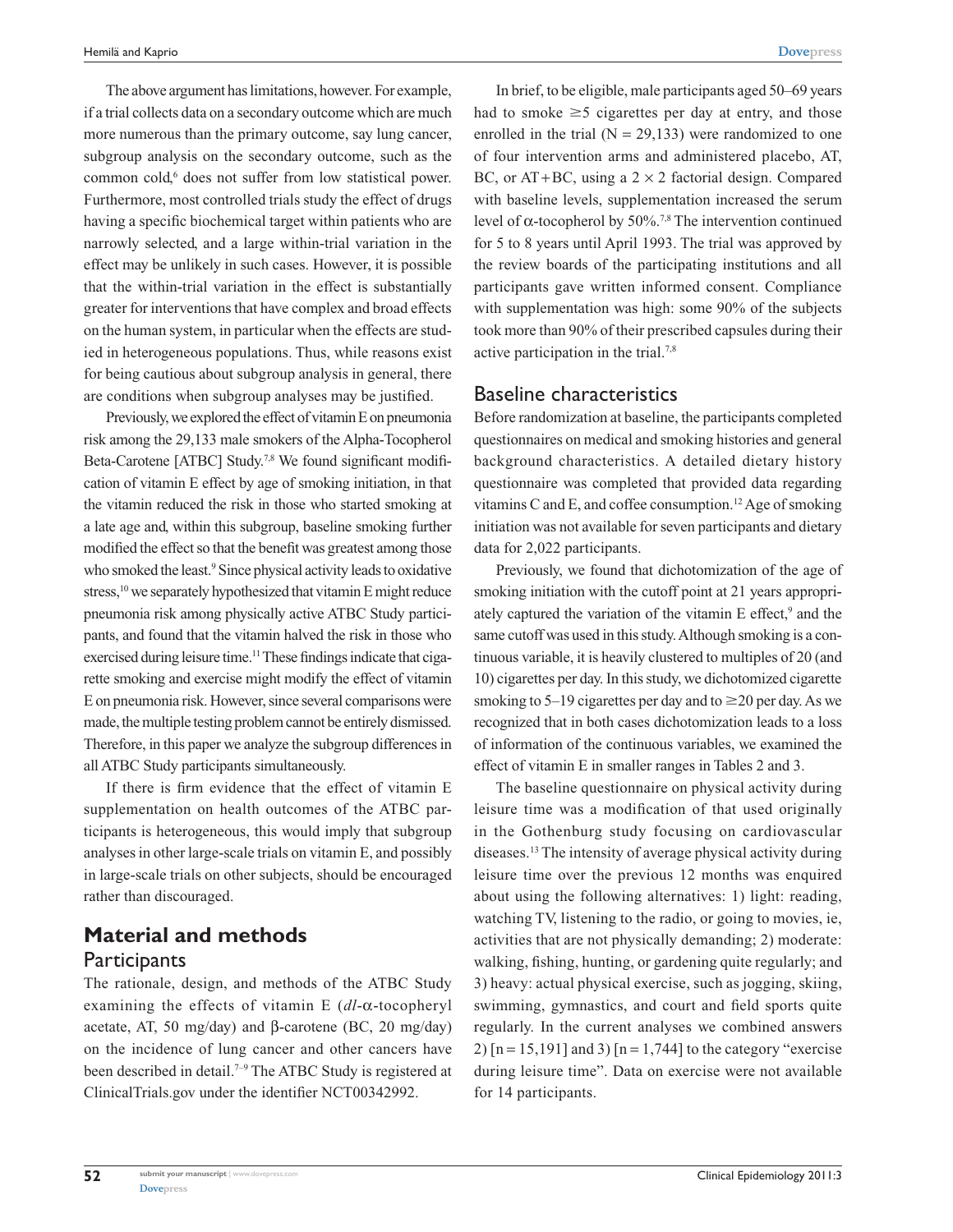## Outcome and follow-up time

Statistical methods

The events for this study, the first hospital-treated cases of pneumonia after randomization, were ascertained from the national Hospital Discharge Register using the unique personal identification numbers for linkage (see details in Hemilä et al)<sup>9</sup>. Pneumonia cases recorded in the Hospital Discharge Register reflect clinically more severe cases of greater health and economic significance, whereas less severe cases of pneumonia treated as outpatients are not recorded in the Register. Use of the Hospital Discharge Register allowed for the obtaining of information on pneumonia in all study participants irrespective of whether they continued in or had dropped out of the trial.

Follow-up time for each participant began from the day of randomization, and continued until the date of first hospital discharge for pneumonia, death, or the end of the trial, April 30, 1993, whichever came first. The median follow-up time of the participants was 6.0 years, and there was a total of 167,968 person-years of observation.

We estimated the effect of vitamin E supplementation on pneumonia incidence through Cox models. We calculated the risk ratio (RR) and the 95% confidence interval (CI) of the RR using the PROC PHREG program of the SAS package of programs (release 8.2, SAS Institute, Inc., Cary, NC). No covariates were included in the models analyzing the treatment effects. As to supplementation, we carried out the analyses following the intention-to-treat (ITT) principle.

In Table 1, we compared the trial participants administered vitamin  $E(AT \text{ and } AT + BC)$  with those not receiving vitamin E (the no-vitamin E participants; placebo and BC). Since, in Table 3, we observed that AT and BC supplementations interacted, we restricted further subgroup analyses of Table 3 to the no-BC participants (AT and placebo arms). Because of this interaction, we also re-tested the heterogeneity of Table 1 by restricting to the no-BC participants.

**Table 1** The effect of vitamin E on pneumonia incidence by level of cigarette smoke exposure and exercise during leisure time: ATBC Study 1985–1993

| Age of smoking     | Cigarettes per  |                                 | <b>Effect of vitamin E</b>          |              |
|--------------------|-----------------|---------------------------------|-------------------------------------|--------------|
| initiation (years) | day at baseline |                                 | <b>Exercise during leisure time</b> |              |
|                    |                 |                                 | Yes                                 | <b>No</b>    |
| $\geq$ 1           | $5 - 19$        | RR <sup>a</sup>                 | 0.31                                | 0.85         |
|                    |                 | (95% CI) <sup>a</sup>           | (0.17, 0.57)                        | (0.44, 1.64) |
|                    |                 | Cases of pneumonia <sup>b</sup> | 14/43                               | 17/19        |
|                    |                 | No. of men <sup>c</sup>         | 2,216                               | 1,043        |
| $\geq$ 1           | $\geq$ 20       | RR <sup>a</sup>                 | 0.84                                | 0.86         |
|                    |                 | (95% CI) <sup>a</sup>           | (0.48, 1.46)                        | (0.50, 1.49) |
|                    |                 | Cases of pneumoniab             | 24/27                               | 24/28        |
|                    |                 | No. of men <sup>c</sup>         | 2,445                               | 1,763        |
| $\leq$ 20          | $5 - 19$        | RR <sup>a</sup>                 | 1.24                                | 1.05         |
|                    |                 | (95% CI) <sup>a</sup>           | (0.87, 1.78)                        | (0.71, 1.56) |
|                    |                 | Cases of pneumonia <sup>b</sup> | 68/56                               | 51/50        |
|                    |                 | No. of men <sup>c</sup>         | 4,602                               | 2,688        |
| $\leq$ 20          | $\geq$ 20       | RR <sup>a</sup>                 | 0.88                                | 1.35         |
|                    |                 | (95% CI) <sup>a</sup>           | (0.67, 1.15)                        | (1.06, 1.73) |
|                    |                 | Cases of pneumonia <sup>b</sup> | 97/110                              | 152/115      |
|                    |                 | No. of men <sup>c</sup>         | 7,669                               | 6,686        |

Notes: <sup>a</sup>The Cox model comparing participants who received vitamin E with those who did not; <sup>b</sup>A/B refers to A cases of pneumonia among the vitamin E participants and B cases of pneumonia among the no-vitamin E participants. Data on age of smoking initiation or exercise were missing from two pneumonia cases among the vitamin E participants and from one case among the no-vitamin E participants; these cases are not included in this table; 'The number of participants in the vitamin E and no-vitamin E groups was the same within 5% accuracy in each of the eight groups. The uniformity of the vitamin E effect was tested by adding a dummy variable for vitamin E effect in seven groups of the table, allowing each of the eight groups their own vitamin E effect. The regression model was improved by  $\chi^2(7\text{ df}) = 26.6$ ,  $P = 0.0004$ , compared to the model with a uniform vitamin E effect. Heterogeneity is mainly caused by the upper-left and lower-right cells: the addition of only these two cells improved the model by  $\chi^2$ (2 df) = 23.4. The difference between the above two models is fully explained by chance: χ $^2$ (5 df) = 3.2. The addition of the third-order interaction term, between vitamin E supplementation, age of smoking initiation, cigarettes per day, and leisure time exercise, to the model containing all lower level interaction terms, improved the regression model by χ<sup>2</sup>(1 df) = 5.4, P = 0.02. Since vitamin E and β-carotene supplementations interact in the lower-right cell (see Table 3), we also tested the uniformity of vitamin E effect among the no-β-carotene participants (n = 14,564). Adding a dummy variable for vitamin E effect in seven groups of the table improved the model by  $\chi^2(7\text{ d}t)=22.8$ ,  $P = 0.002$ . Adding only the upper-left and lower-right cells improved the model by  $\chi^2(2\; df) = 17.8$ , indicating that the effect of vitamin E is restricted to the upper-left and lower-right cells. The difference between the two models is fully explained by chance:  $\chi^2(5 \text{ df}) = 5.0$ . Nevertheless, adding the third-order interaction term to a model containing all lower level interactions did not significantly improve the model:  $\chi^2(1\text{ df}) = 2.0$ ,  $P = 0.16$ . Vitamin E and β-carotene supplementations did not interact in cells of this table other than the lower-right cell.

**Abbreviations:** RR, risk ratio; CI, confidence interval.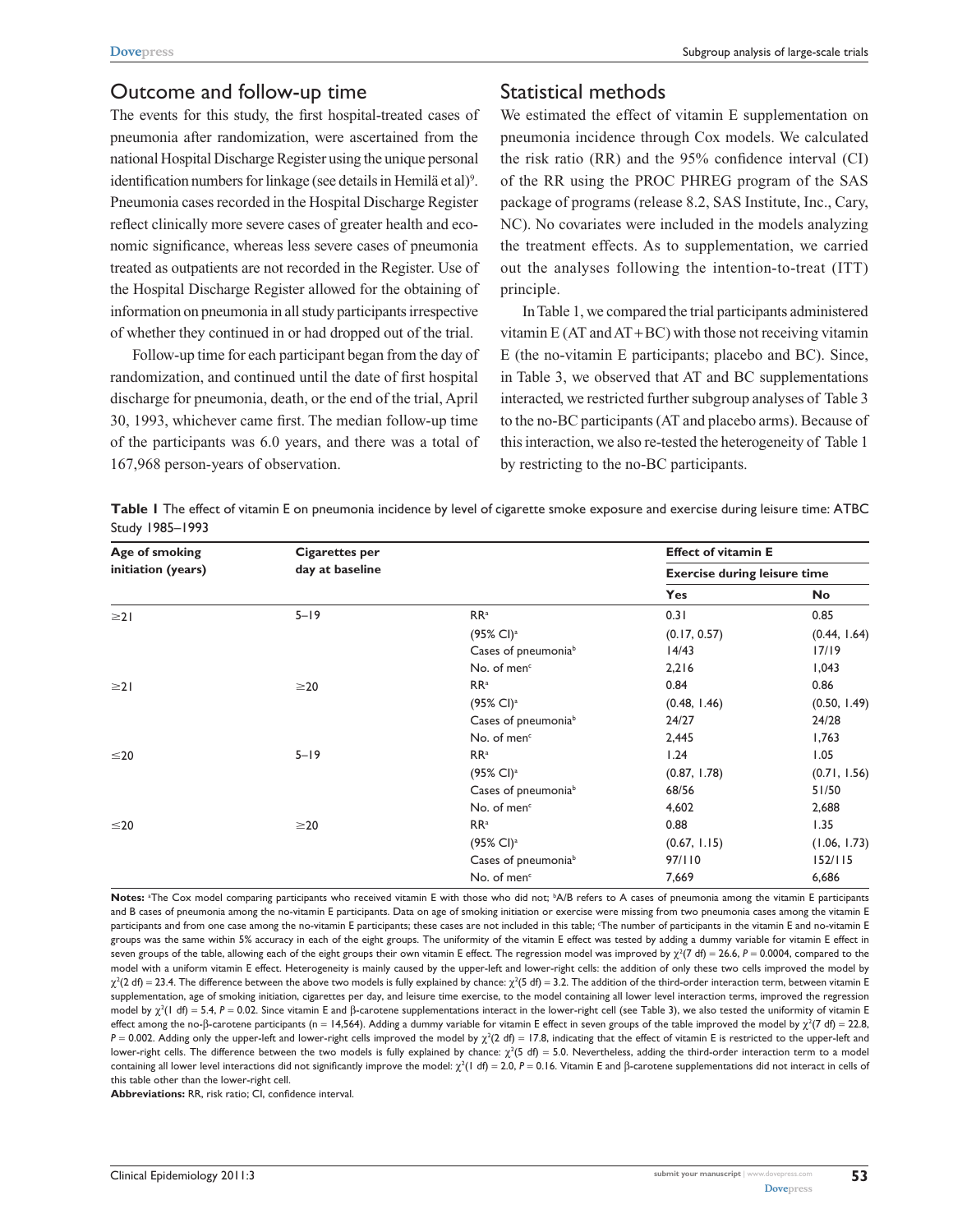To test the statistical significance of interaction between vitamin E supplementation and potential modifying factors, we first added vitamin E and the modifying factor to the regression model. The statistical significance of the interaction was thereafter calculated from the change in  $-2 \times \log$ (likelihood) when the interaction term for vitamin E supplementation and the modifying factor were added to the model. In our subgroup analyses in Tables 2 and 3, we split the subgroup variables at levels leading to a reasonably similar number of cases in the control groups.

Nelson-Aalen cumulative hazard functions were constructed using the STATA sts program (Release 9, Stata Corp, College Station, TX). Two-tailed *P*-values are presented.

## **Results**

Among all ATBC participants, the cases of pneumonia were identically divided between the vitamin E and no-vitamin E groups: 449 vs 449, corresponding to  $RR = 1.00$  (95% CI: 0.88, 1.14).

We divided the participants into eight subgroups on the basis of age of smoking initiation, level of smoking at the baseline of the trial, and exercise during leisure time (Table 1). We tested the uniformity of the vitamin E effect by adding a dummy variable for vitamin E effect in seven groups of the table, and this significantly improved the Cox model ( $P = 0.0004$ ). The heterogeneity in Table 1 is fully explained by the upper-left and lower-right corners, ie, by the opposite corners of the table. Furthermore, the third-level interaction term between vitamin E supplementation, age of smoking initiation, level of smoking, and exercise was significant when comparing the vitamin E and no-vitamin E participants. Since the effect of vitamin E was restricted to the upper-right and lower-left corners, we analyzed these two groups further.

Among the 2,216 participants who initiated smoking at a late age, smoked less than a pack of cigarettes per day, and exercised during leisure time, vitamin E supplementation reduced pneumonia risk by 69% (upper-left cell in Table 1; Figure 1). The estimated effect of vitamin E in this subgroup

**Table 2** The effect of vitamin E on pneumonia incidence in ATBC participants who initiated smoking at  $\geq$  21 years, smoked 5–19 cigarettes per day, and exercised during leisure time

| Subgroup                                | No. of men <sup>a</sup> | Cases of pneumoniab | <b>Effect of vitamin E</b>     |                                    |  |
|-----------------------------------------|-------------------------|---------------------|--------------------------------|------------------------------------|--|
|                                         |                         |                     | <b>RR (95% CI)<sup>c</sup></b> | <b>Test for</b><br>interaction (P) |  |
|                                         |                         |                     |                                |                                    |  |
| All                                     | 2,216                   | 14/43               | 0.31(0.17, 0.57)               |                                    |  |
| $\beta$ -Carotene supplementation       |                         |                     |                                |                                    |  |
| No                                      | 1,093                   | 6/19                | 0.32(0.13, 0.80)               | 0.9                                |  |
| Yes                                     | 1,123                   | 8/24                | 0.30(0.13, 0.66)               |                                    |  |
| Cigarettes (I/day)                      |                         |                     |                                |                                    |  |
| $5 - 11$                                | 1,110                   | 6/18                | 0.31(0.12, 0.78)               | 1.0                                |  |
| $12 - 19$                               | 1,106                   | 8/25                | 0.31(0.14, 0.69)               |                                    |  |
| Age of smoking initiation (years)       |                         |                     |                                |                                    |  |
| $21 - 25$                               | 1,563                   | 9/28                | 0.30(0.14, 0.63)               | 0.9                                |  |
| $26 - 60$                               | 653                     | 5/15                | 0.34(0.12, 0.92)               |                                    |  |
| Age at baseline (years)                 |                         |                     |                                |                                    |  |
| $50 - 64$                               | 1,810                   | 8/23                | 0.33(0.14, 0.73)               | 0.9                                |  |
| $65 - 69$                               | 406                     | 6/20                | 0.30(0.12, 0.75)               |                                    |  |
| Dietary vitamin E (mg/day) <sup>d</sup> |                         |                     |                                |                                    |  |
| $<$ 9                                   | 570                     | 5/20                | $0.26$ (0.10, 0.69)            | 0.6                                |  |
| $\geq$ 9                                | 1,486                   | 8/20                | 0.36(0.16, 0.81)               |                                    |  |
| Dietary vitamin C (mg/day) <sup>d</sup> |                         |                     |                                |                                    |  |
| < 100                                   | 1,030                   | 8/20                | 0.37(0.16, 0.85)               | 0.5                                |  |
| $\geq$ 100                              | 1,026                   | 5/20                | $0.23$ (0.09, 0.62)            |                                    |  |
| Coffee (mL/day) <sup>d</sup>            |                         |                     |                                |                                    |  |
| $<$ 500                                 | 999                     | 9/18                | 0.47(0.21, 1.05)               | 0.12                               |  |
| $\geq$ 500                              | 1,057                   | 4/22                | 0.17(0.06, 0.48)               |                                    |  |

Notes: <sup>a</sup>The number of participants in the vitamin E and no-vitamin E groups was the same within 8% accuracy in all subgroups shown; <sup>b</sup>A/B refers to A cases of pneumonia among the vitamin E participants and B cases of pneumonia among the no-vitamin E participants; 'The Cox model comparing participants who received vitamin E with those who did not; <sup>d</sup>Data on diet were missing for 160 participants, which included one case of pneumonia in the vitamin E group and three cases in the no-vitamin E group. **Abbreviations:** RR, risk ratio; CI, confidence interval.

**54**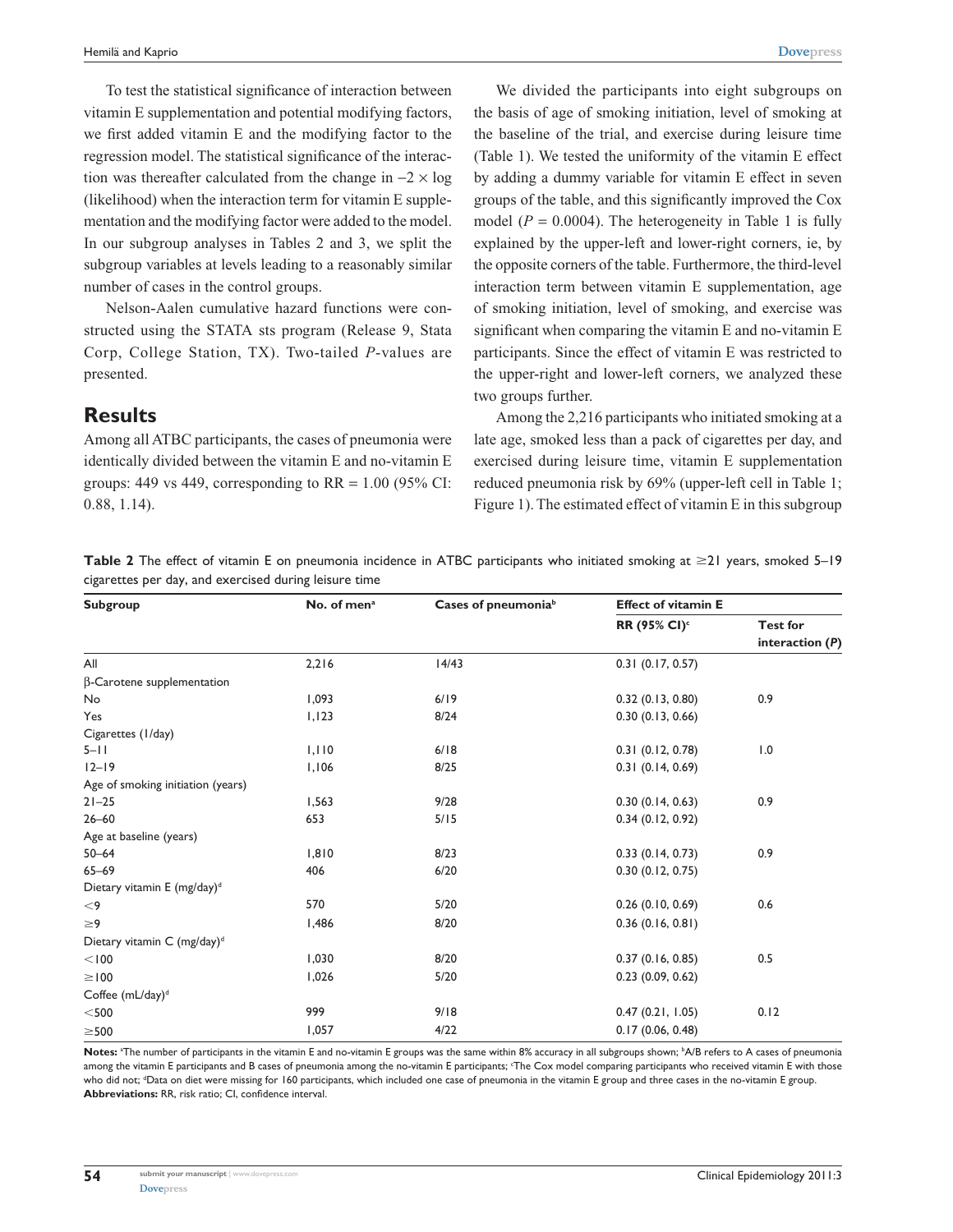|  |  |                                                              |  | Table 3 The effect of vitamin E on pneumonia incidence in ATBC participants who initiated smoking at $\leq$ 20 years, smoked $\geq$ 20 |  |  |  |  |
|--|--|--------------------------------------------------------------|--|----------------------------------------------------------------------------------------------------------------------------------------|--|--|--|--|
|  |  | cigarettes per day, and did not exercise during leisure time |  |                                                                                                                                        |  |  |  |  |

| Subgroup                                               | No. of men <sup>a</sup> | Cases of pneumonia <sup>b</sup> | <b>Effect of vitamin E</b> |                                    |  |
|--------------------------------------------------------|-------------------------|---------------------------------|----------------------------|------------------------------------|--|
|                                                        |                         |                                 | RR (95% CI) <sup>c</sup>   | <b>Test for</b><br>interaction (P) |  |
| All                                                    | 6,686                   | 152/115                         | 1.35(1.06, 1.7)            |                                    |  |
| $\beta$ -Carotene supplementation                      |                         |                                 |                            |                                    |  |
| No                                                     | 3,371                   | 89/51                           | 1.79(1.27, 2.5)            | 0.02                               |  |
| Yes                                                    | 3,315                   | 63/64                           | 1.01(0.71, 1.4)            |                                    |  |
| Restriction to the no- $\beta$ -carotene participants: |                         |                                 |                            |                                    |  |
| $No$ β-carotene                                        | 3,371                   | 89/51                           | 1.79(1.27, 2.5)            |                                    |  |
| Cigarettes (I/day)                                     |                         |                                 |                            |                                    |  |
| $20 - 25$                                              | 2,269                   | 62/36                           | $1.78$ (1.18, 2.7)         | 1.0                                |  |
| $26 - 80$                                              | 1,102                   | 27/15                           | 1.83(0.97, 3.5)            |                                    |  |
| Age of smoking initiation (years)                      |                         |                                 |                            |                                    |  |
| $6 - 17$                                               | 1,616                   | 48/26                           | 1.94(1.20, 3.1)            | 0.6                                |  |
| $18 - 20$                                              | 1,755                   | 41/25                           | $1.64$ (1.00, 2.7)         |                                    |  |
| Age at baseline (years)                                |                         |                                 |                            |                                    |  |
| $50 - 59$                                              | 2,466                   | 55/31                           | $1.84$ (1.19, 2.9)         | 0.8                                |  |
| $60 - 69$                                              | 905                     | 34/20                           | 1.70(0.98, 3.0)            |                                    |  |
| Dietary vitamin E (mg/day) <sup>d</sup>                |                         |                                 |                            |                                    |  |
| $<$ 9                                                  | 1,231                   | 31/22                           | 1.52(0.88, 2.6)            | 0.5                                |  |
| $\geq 9$                                               | 1,909                   | 49/26                           | 1.90(1.18, 3.1)            |                                    |  |
| Dietary vitamin C (mg/day) <sup>d</sup>                |                         |                                 |                            |                                    |  |
| $<$ 70                                                 | 1,229                   | 38/22                           | $1.76$ (1.04, 3.0)         | 0.9                                |  |
| $\geq 70$                                              | 1,911                   | 42/26                           | $1.69$ (1.03, 2.8)         |                                    |  |
| Coffee (mL/day) <sup>d</sup>                           |                         |                                 |                            |                                    |  |
| $<$ 500                                                | 1,188                   | 38/20                           | 1.95(1.13, 3.4)            | 0.5                                |  |
| $\geq$ 500                                             | 1,952                   | 42/28                           | 1.56(0.96, 2.5)            |                                    |  |

Notes: <sup>a</sup>The number of participants in the vitamin E and no-vitamin E groups was the same within 5% accuracy in all subgroups shown; <sup>b</sup>A/B refers to A cases of pneumonia among the vitamin E participants and B cases of pneumonia among the no-vitamin E participants; 'The Cox model comparing participants who received vitamin E with those who did not; <sup>d</sup>Data on diet were missing for 231 participants, which included nine cases of pneumonia in the vitamin E group and three cases in the no-vitamin E group. **Abbreviations:** RR, risk ratio; CI, confidence interval.

was robust in several further subgroup analyses. The effect was not modified by BC supplementation, age, or dietary vitamins C and E (Table 2). Dividing the participants by the age of smoking initiation and baseline smoking also led to compatible effects within the smaller subgroups. Previously, we found that coffee consumption significantly modified the benefit of vitamin E in those who started smoking at a late age.<sup>9</sup> The subgroup differences in Table 2 are in line with the earlier findings, but not significantly.

Among the 6,686 participants who initiated smoking at an early age, smoked a pack of cigarettes daily or more, and did not exercise, vitamin E increased pneumonia risk by 35% when compared with the no-vitamin E group (lower-right cell in Table 1). However, in this subgroup the vitamin E effect was modified by BC supplementation so that the harm of vitamin E was restricted to those who were not administered BC (Table 3). Therefore, we restricted the further subgroup analyses of Table 3 to the no-BC participants. Among the

no-BC participants, vitamin E increased pneumonia risk by 79%, and this effect was robust in further subgroup analyses (Table 3).

Previously, we hypothesized that the marginally significant 14% increase in pneumonia risk among those ATBC participants who started smoking at an early age  $(n = 21,657)$ ; the four lowest cells in Table 1) might correspond to a more unambiguous harmful effect among low-weight participants, based on an assumption of dose-dependency.14 Then we found that vitamin E increased pneumonia risk in participants weighing less than 60 kg. Unexpectedly, vitamin E also increased pneumonia risk at the opposite end of the weight scale, among those weighing over 100 kg.<sup>14</sup> Furthermore, in both groups, harm caused by vitamin E was restricted to those who had a dietary vitamin C intake above the median. Therefore, we examined whether weight and vitamin C intake might modify the effect of supplementation outside of the lower-right corner in Table 1.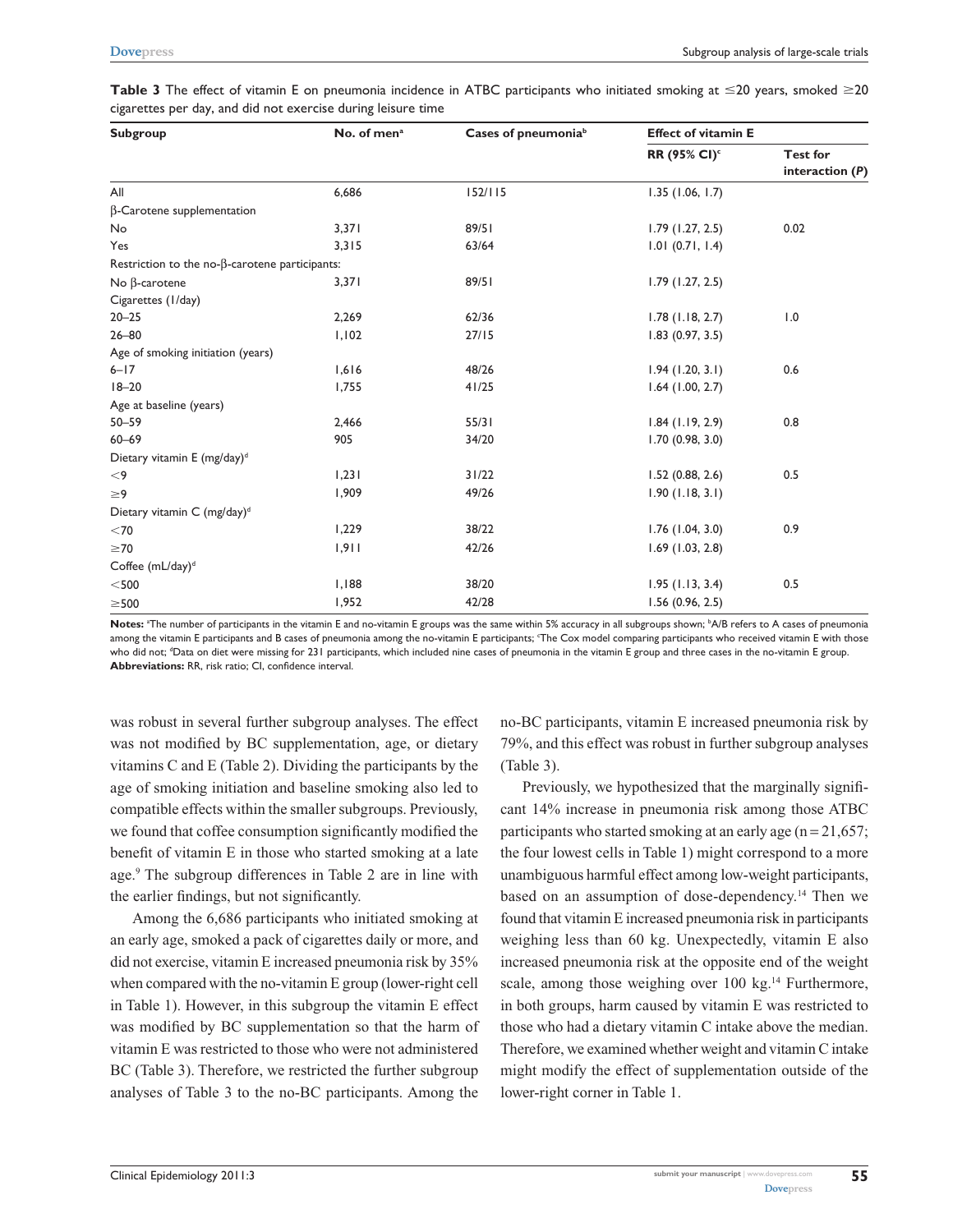

**Figure 1** Vitamin E and pneumonia risk in ATBC Study participants who started smoking at  $\geq$  21 years, smoked 5–19 cigarettes per day, and exercised (n = 2,216). Nelson-Aalen cumulative hazard functions for vitamin E and no-vitamin E groups are shown. Each step indicates one case of pneumonia. For the difference between the two survival curves, the logrank test gives  $P = 0.00005$ . The survival curves are cut at 7.2 years because the number of participants declines abruptly thereafter (no cases after 6.8 years). At six-year follow-up 576 and 535 participants remained in the vitamin E and the no-vitamin E groups, respectively.

Of the low-weight high vitamin C participants, 72% (337 of 468) were outside the lower-right corner of Table 1; in these 337 participants there were 19 pneumonia cases among the vitamin E and eight cases among the no-vitamin E participants ( $RR = 2.7$ ,  $95\%$  CI: 1.18–6.2). Of the overweight high vitamin C participants, 65% (397 of 613) were outside the lower-right corner of Table 1; in these 397 participants there were 10 pneumonia cases among the vitamin E and one case among the no-vitamin E participants ( $P = 0.01$ , Fisher's test). Consequently, weight and dietary vitamin C appear to modify the effect of vitamin E independent of smoking and exercise.

## **Discussion**

**56**

The numbers of pneumonia cases in the ATBC Study were equally distributed between the vitamin E and no-vitamin E participants, indicating a lack of overall effect with great accuracy. However, in this study we have shown that the effect of vitamin E is not uniformly nil over all the ATBC Study population. Depending simultaneously on the two different measures of cigarette smoking and on the level of exercise, vitamin E supplementation decreased, increased or had no effect on the incidence of pneumonia (Table 1).

Among those who had the least exposure to smoking and exercised during leisure time, vitamin E decreased the risk of pneumonia by 69%. This group covers 8% of the ATBC Study participants. The effect estimate was robust in further subgroup analyses (Table 2).

The group that had the highest exposure to smoking and did not exercise covered 23% of the ATBC participants. In this group, vitamin E increased pneumonia risk by 79% in the no-BC participants (Table 3). This effect estimate was also robust in further subgroup analyses, however simultaneous BC supplementation nullified the harmful effects of vitamin E.

In our subgroup analysis focusing on smoking and exercise, 69% of the ATBC participants fell into the six middle groups that were consistent with vitamin E having no effect (Table 1). Nevertheless, it is possible that there are further modifying factors in addition to smoking and physical activity. Previously, we found that coffee drinking modified the effect of vitamin E among those who started smoking at a late age.<sup>9</sup> Among those who started smoking at an early age, weight and dietary vitamin C intake modified the vitamin E supplementation effect.<sup>14</sup> The current analyses are not inconsistent with these earlier subgroup findings. Thus, it seems possible that vitamin E can affect pneumonia risk in some groups of people depending on six or more modifying factors meaning that the modification is complex and does not follow a simple multiplicative model.

It is often suggested that subgroup findings should be trusted only when they are replicated in other trials. Although such a suggestion seems sound, the heterogeneity we found in the effect of vitamin E on pneumonia suggests that testing a subgroup difference in another sample of people can be all but simple. When the effect of vitamin E may depend simultaneously on six or more modifying factors, the findings for the first-level interactions depend on the selection of participants.

For example, in the whole ATBC Study, baseline smoking did not modify the effect of vitamin  $E(P = 0.2)$ .<sup>9</sup> However, Table 1 indicates that baseline smoking modifies the vitamin E effect conditionally on the age of smoking initiation and the level of exercise. This means that depending on the composition of the population, baseline smoking may or may not modify the effect of vitamin E. Similarly, we previously found that vitamin E halved the risk of pneumonia in ATBC participants who exercised during leisure time; $<sup>11</sup>$  however,</sup> Table 1 indicates that this effect is conditional on low level of exposure to smoking. On the basis of these examples, replication is not a universally valid method for deciding whether the subgroup differences observed in one trial are real or not.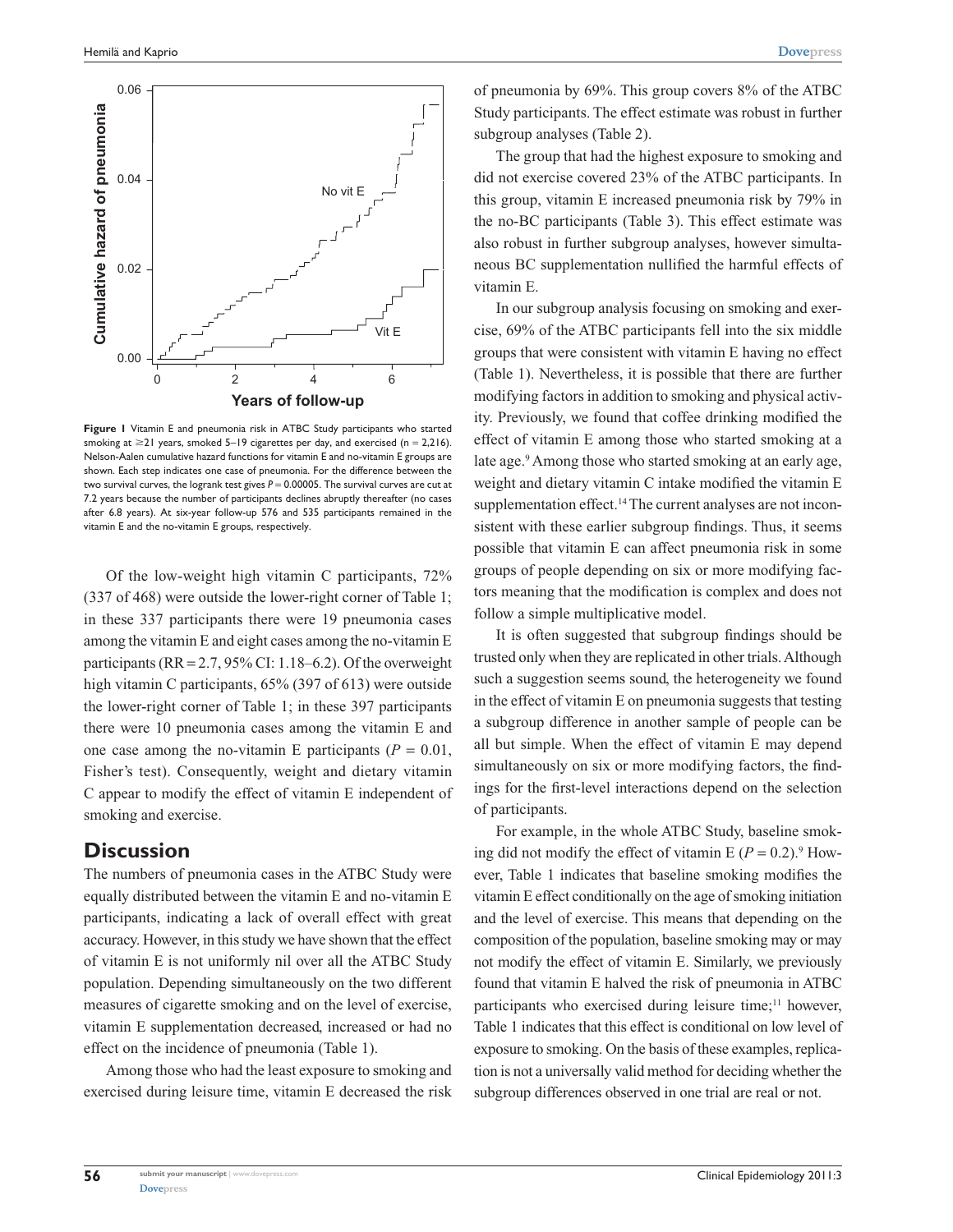Peto et al argued that "believing that a treatment effect exists in one stratum of patients, even though no overall significant treatment effect exists, is a common error".<sup>4</sup> This comment may be sound with respect to rather small therapeutic trials. However, Table 1 and our previous ATBC Study subgroup analyses $6,9,11,14-17$  show that there can be strong evidence of vitamin E effect in specific groups of people, even though no overall effect exists. Accordingly, Peto et al's argument should not be taken as a universal objection to analyzing subgroups in the absence of overall effect.

Several investigators have strongly discouraged subgroup analysis.1–5 However, other authors have considered that a universal denial of subgroup analysis is an exaggerated reaction. Feinstein wanted to "rescue the scientific importance of valid pathophysiologic subgroups from being forgotten or destroyed by excessive vehemence in suggestions that all subgroups are evil".18 Lagakos noted that "avoiding any presentation of subgroup analysis because of their history of being overinterpreted is a steep price to pay for a problem that can be remedied by more responsible analysis and reporting".19 Rothwell responded to popular arguments against subgroup analysis and described situations where subgroup analysis seems to be justified.<sup>20</sup>

Altman considered that biological plausibility is a weak criterion when deciding whether a subgroup finding is likely to be real, since, according to him, physicians seem able to find a biologically plausible explanation for any finding.<sup>2</sup> There is much room for speculation at the biochemical level, because the number of genes and their effects is huge, and Altman's argument can have validity in such a context. However, the number of variables relevant at the population level of biology is much more limited. For example, few factors compare with the importance of smoking as a factor influencing the health of the lungs. Physical activity is also a fundamentally important factor determining health. Smoking affects the metabolism of vitamin  $E^{21}$  and sporadic physical stress causes oxidative stress which is not compensated by an increase in antioxidative enzyme levels, unlike regular physical activity.10 Therefore, both smoking and exercise are plausible modifying factors for the effects of vitamin E supplementation, which increases the credibility of the heterogeneity seen in Table 1.

Previously, two small trials examined the effect of vitamin E on respiratory infections in elderly people, both with less than 700 participants and lasting for about one year. In the first, Meydani et al calculated 13 *P*-values for ITT comparisons between 200 mg/day vitamin E and placebo

groups, and only one of them suggested that vitamin E might reduce the incidence of respiratory infections, yet very marginally so  $(P = 0.048)$ .<sup>22</sup> In the second, Graat et al found that 200 mg/day of vitamin E did not influence the incidence of respiratory infections, yet made the symptoms more severe  $(P = 0.02)$ .<sup>23</sup> Because both of these trials are small and there are differences in outcome definitions etc, it is not possible to decide whether their findings are inconsistent or not. Graat et al's findings indicating harmful effects of vitamin E conflict with the wide spread belief that the vitamin is beneficial, or at least not harmful.<sup>24</sup> Therefore, it is not obvious whether Graat et al's findings should be interpreted as a reflection of real harm or as a result of chance. Given the strong evidence of heterogeneity we observed in the effect of vitamin E on pneumonia (Table 1) and on the common cold,<sup>6</sup> it seems plausible that the harmful effects observed by Graat et al are real and are explained by the selection of participants, but do not reflect a universal harmful effect of vitamin E. In this respect, the observed heterogeneity in the ATBC Study can influence the interpretation of smaller trials. Nevertheless, we are skeptical as regards the possibility of extrapolating the effect estimates and the exact limits of the subgroups of Table 1 to other contexts.

Although the division of participants on the basis of baseline physical activity and smoking is sound, both of these factors can change with time. Some participants stopped exercising or smoking over the several-years-long follow-up, yet they remained classified in the same subgroups. This phenomenon can dilute the differences between the subgroups and shift the estimates of effect closer to unity; however, it cannot explain the significant heterogeneity observed when the participants are divided by the baseline measurements. Furthermore, exercise and smoking are correlated with numerous other life style variables and we cannot dismiss the possibility that other life style factors might be behind the heterogeneity observed in Table 1. Nevertheless, this concern does not challenge the evidence indicating that substantial heterogeneity exists across various population groups in the effect of vitamin E on pneumonia risk, even if the real modifying variables might be different from those used for defining the subgroups of Table 1.

The ATBC Study included 29,133 participants which is over 40 times more than the number of participants in the Meydani et al<sup>22</sup> and Graat et al<sup>23</sup> trials. In this respect, a large trial can be considered as a series of smaller trials when there is sound justification for setting the borders between the subgroups. A particular strength of a subgroup analysis of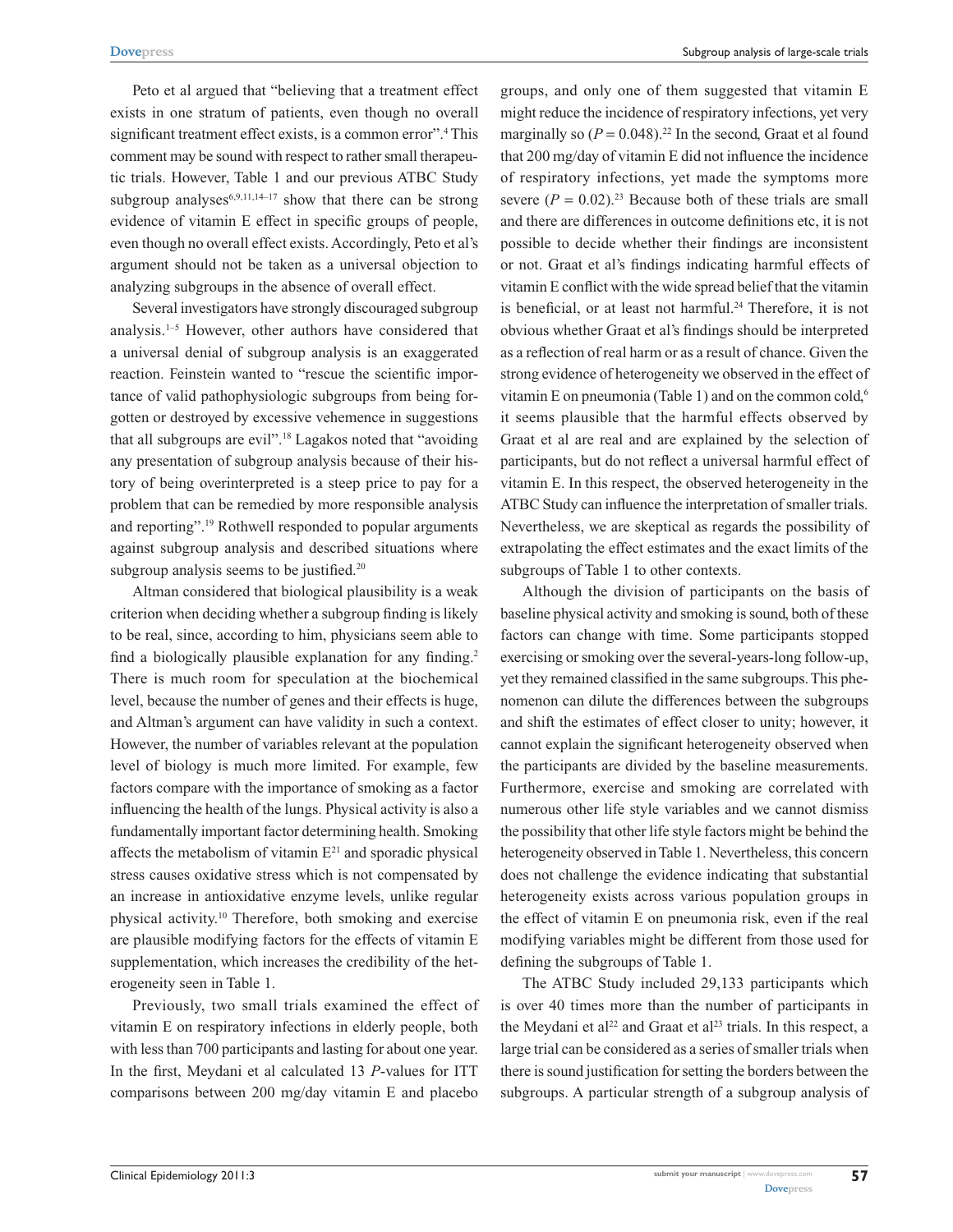a large trial is that the intervention and outcome definitions are identical over the trial. Therefore, subgroup analysis of a large trial can yield much more valid explanations for the heterogeneity of effect compared with the analysis of the heterogeneity of small trials that have numerous concurrent differences.

For many diseases, recognized risk factors account for at best only a modest fraction of variation in disease risk. Much effort is put into identifying new factors, either environmental or genetic. Our analyses indicate that complex patterns of interaction, perhaps in a context-specific manner, may also contribute to disease risk. Such effects may thus account for some of the unexplained variability of disease risk.

Our subgroup analyses of the respiratory infections of ATBC participants<sup>6,9,14,15</sup> made it also possible to hypothesize that the identified modifying factors might modify the effect of vitamin E on the mortality of these participants. We found that, conditional on a high level of dietary vitamin C intake, age modified the effect of vitamin E on mortality.<sup>16,17</sup> Thus, we could partially extrapolate the modifying factors identified in the subgroup analyses on respiratory infections to an outcome that has a very weak relation to such infections.

Vandenbroucke pointed out that medical science has two divergent goals.<sup>25</sup> First, controlled trials test whether an intervention works or not. Second, most basic medical science emphasizes discovery – searching for the biological mechanisms and causes of diseases, and for explanations in general. This divergence in views is relevant when considering a proper attitude to subgroup analysis. Evidently, great caution must be exercised when proposing a treatment on the basis of unanticipated subgroup findings. On the other hand, subgroup analysis can generate new hypotheses and direct research to new paths, which is the second goal of medical science. Refusing to conduct the subgroup analysis of large trials would lead to an inefficient use of data, the collection of which has required a substantial amount of resources.

## **Conclusion**

**58**

The overall effect of vitamin E on pneumonia risk in the ATBC Study implies that there would be no justification for investing further resources into studying the topic because the narrow confidence interval rejects any substantial overall benefits (RR from 0.88 to 1.14). In contrast, our subgroup analysis suggests a path that should be explored: does vitamin E affect the incidence of pneumonia in physically active males who are nonsmokers or who have had only little exposure to smoking?

## **Acknowledgments**

We thank the ATBC Study (The National Institute for Health and Welfare, Finland and National Cancer Institute, USA) for access to the data.

### **Disclosure**

The authors report no conflicts of interest in this work.

#### **References**

- 1. Assmann SF, Pocock SJ, Enos LE, Kasten LE. Subgroup analysis and other (mis)uses of baseline data in clinical trials. *Lancet*. 2000; 355:1064–1069.
- 2. Altman DG. Within trial variation–a false trail? *J Clin Epidemiol*. 1998;51:301–303.
- 3. Freemantle N. Interpreting the results of secondary end points and subgroup analyses in clinical trials: should we lock the crazy aunt in the attic? *BMJ*. 2001;322:989–991.
- 4. Peto R, Pike MC, Armitage P, et al. Design and analysis of randomized clinical trials requiring prolonged observation of each patient. II. Analysis and examples. *Br J Cancer*. 1977;35:1–39.
- 5. Brookes ST, Whitely E, Egger M, Smith GD, Mulheran PA, Peters TJ. Subgroup analyses in randomized trials: risks of subgroup-specific analyses; power and sample size for the interaction test. *J Clin Epidemiol*. 2004;57:229–236.
- 6. Hemilä H, Virtamo J, Albanes D, Kaprio J. The effect of vitamin E on common cold incidence is modified by age, smoking, and residential neighborhood. *J Am Coll Nutr*. 2006;25:332–339.
- 7. The ATBC Cancer Prevention Study Group. The alpha-tocopherol, beta-carotene lung cancer prevention study: design, methods, participant characteristics, and compliance. *Ann Epidemiol*. 1994;4:1–10.
- 8. The Alpha-Tocopherol, Beta-Carotene Cancer Prevention Study Group. The effect of vitamin E and beta-carotene on the incidence of lung cancer and other cancers in male smokers. *N Engl J Med*. 1994;330: 1029–1035.
- 9. Hemilä H, Virtamo J, Albanes D, Kaprio J. Vitamin E and beta-carotene supplementation and hospital-treated pneumonia incidence in male smokers. *Chest*. 2004;125:557–565.
- 10. Powers SK, Jackson MJ. Exercise-induced oxidative stress: cellular mechanisms and impact on muscle force production. *Physiol Rev*. 2008; 88:1243–1276.
- 11. Hemilä H, Kaprio J, Albanes D, Virtamo J. Physical activity and the risk of pneumonia in male smokers administered vitamin E and β-carotene. *Int J Sports Med*. 2006;27:336–341.
- 12. Pietinen P, Hartman AM, Haapa E, et al. Reproducibility and validity of dietary assessment instruments: a self-administered food use questionnaire with a portion size picture booklet. *Am J Epidemiol*. 1988;128: 655–666.
- 13. Saltin B, Grimby G. Physiological analysis of middle-aged and old former athletes. *Circulation*. 1968;38:1104–1115.
- 14. Hemilä H, Kaprio J. Vitamin E supplementation and pneumonia risk in males who initiated smoking at an early age: effect modification by body weight and vitamin C. *Nutr J*. 2008;7:33.
- 15. Hemilä H, Kaprio J. Vitamin E supplementation may transiently increase tuberculosis risk in males who smoke heavily and have high dietary vitamin C intake [Discussion: 2009;101:145–147]. *Br J Nutr*. 2008;100:896–902.
- 16. Hemilä H, Kaprio J. Modification of the effect of vitamin E supplementation on the mortality of male smokers by age and dietary vitamin C. *Am J Epidemiol*. 2009;169:946–953.
- 17. Hemilä H. Vitamin E is likely to affect mortality even at low doses. *Clin Trials*. 2009;6:392–393.
- 18. Feinstein AR. The problem of cogent subgroups: a clinicostatistical tragedy. *J Clin Epidemiol*. 1998;51:297–299.